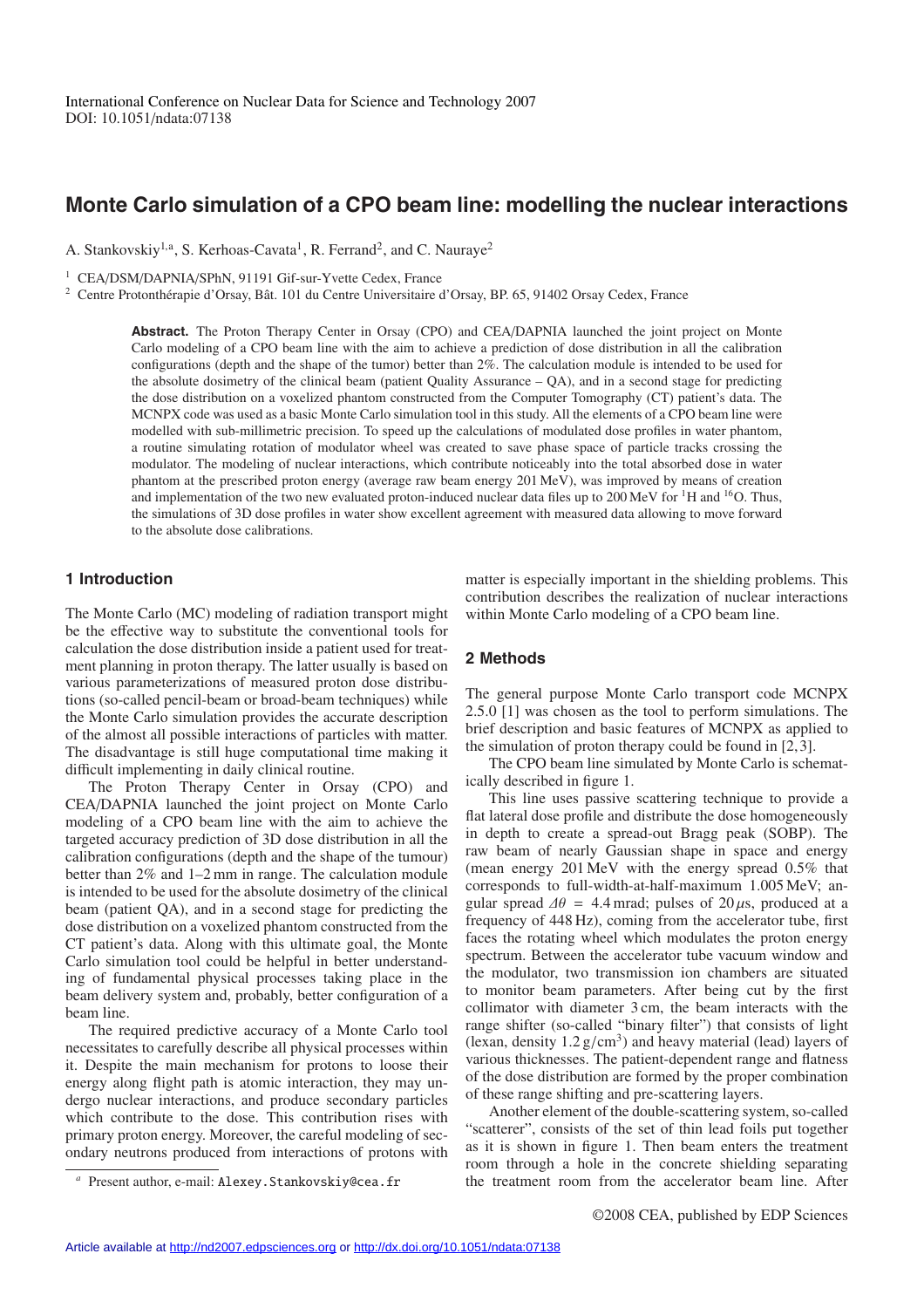

**Fig. 1.** Composition of beam line (not to scale). Beam is entering from the left. The distance from the accelerator tube vacuum window (not shown) to water tank is about 7 m.

passing through a number of collimators and ion chambers, the beam is finally collimated and protons deposit their energy in water. In the clinical case, the patient-dependent collimators and compensators to cover the tumour shape are attached to the final aperture. All the elements of a CPO beam line were modelled according to the technical data provided by manufacturer.

### **2.1 Modulated beam**

The simulation of modulated beam, in general, represents certain difficulties when using MCNPX since the code does not treat time-dependent geometry changes. However, for the modeling of CPO beam line geometry set-up, it was easily avoided. The idea behind that was to create phase space files just after modulator. The aluminium modulator wheel consists of three "rings" with sectors of various thicknesses. It was described within sub-millimeters in terms of MCNPX combinatorial geometry, and the routine realizing "quasi-timedependent" simulation was created to save information on particles crossing modulator after each rotation step. This routine performs automatic transformation of the modulator geometry according to the value of rotation angle, launches the MCNPX simulation in single processor mode (parallel calculation mode was found to be ineffective since time to send/receive subtasks from master to slave processors is comparable with typical simulation time on single processor for each angular step) and adds particle track information to surface-source write (SSW) file. It was found that to have smooth particle distributions (for each particle type the energy, position, direction and momentum were scored) an angular rotation step of 2 degrees is enough with a number of primary proton tracks simulated per angular step equal to 100,000. Three surface-source read (SSR) files containing phase space for each modulation ring were created.

The use of these three distributions as new particle sources allowed to reduce significantly (up to a factor of 100) the computation time. Moreover, the actual number of particle tracks (limited by the available disk storage capacity, at present about 9 millions tracks are stored in each file) might be increased in subsequent simulation to ensure the better quality of results. Each starting particle track is repeated with new random number seed. The recycling factor is ranged from 2 (for unmodulated depth profiles) to several hundreds (for lateral profiles).

Typical computing time to obtain SOBP of the quality better than 2% for dose and 1 mm for range and modulation width is about 15 min to simulate  $10<sup>7</sup>$  particle histories originated from the phase space right after modulator. The cluster of nine 2 GHz processors running under Linux was used to perform calculations for this study. This seems to be acceptable from the viewpoint of further integration of Monte Carlo dose calculation into the treatment planning.

## **3 Results and discussion**

Typically the secondary particles, originated from nuclear non-elastic interactions with materials along the beam line, contribute insignificantly to the total dose delivered to water [4]. The exception is secondary protons whose contribution might be as high as 10–15% to the energy deposited close to single Bragg peak. In addition, in the case of SOBP, they influence the flatness and may undergo other nuclear interactions. Other particles generated in nuclear interactions (deuterons, tritons,  ${}^{3}$ He and alphas) are contributing less than 2%. Neutrons, electrons and photons deposit their energy far outside the irradiated volume while their contribution to dose to water is approximately 0.1%.

Taking into account the primary goal to fast and correctly reproduce with MCNPX the 3D dose distribution in the water phantom, the neutrons, photons and electrons were removed from the list of transported particles. Applying variance reduction techniques speeds up to 15 times the calculation of dose profiles. However, such problems as the study of the dose delivered by neutrons (or photons and electrons) outside the irradiated volume, as well as estimation of output factors for beam calibration, will obviously require tracking all particles.

In general it is of great importance to carefully account for nuclear interactions (both elastic and non-elastic) which take place close to and inside in the irradiated volume, i.e. water tank in our case. MCNPX has two options for treating nuclear interactions: to invoke various physics models (up to 8 combinations of intranuclear cascade, preequilibrium and evaporation models) or to sample them according to nuclear data tables read in from corresponding files. In case the data table for particular isotope is absent or the energy range of data does not span the energies characteristic to the problem, the code uses model calculations. Strictly speaking, especially for the energies characteristic to proton therapy (up to  $\sim 200$ – 250 MeV) the data files provide more precise description of nuclear interactions than the inherent models in MCNPX for two reasons: the proton induced data are evaluated from the external model calculations and experimental data, and, secondly, the quality of the preequilibrium and evaporation models in MCNPX which dominate at these energies remains questionable.

The dose profiles shown in figure 2 were calculated with proton-induced cross section data from LA150H library [5] (solid curve) and physics models for nuclear interactions inherent in MCNPX (dash-dotted curve). Additional tests proved the fact that contribution of nuclear interactions occurred outside the water tank into the total dose is vanishingly small and the difference between two cases is mostly due to the difference in cross sections read in from data files and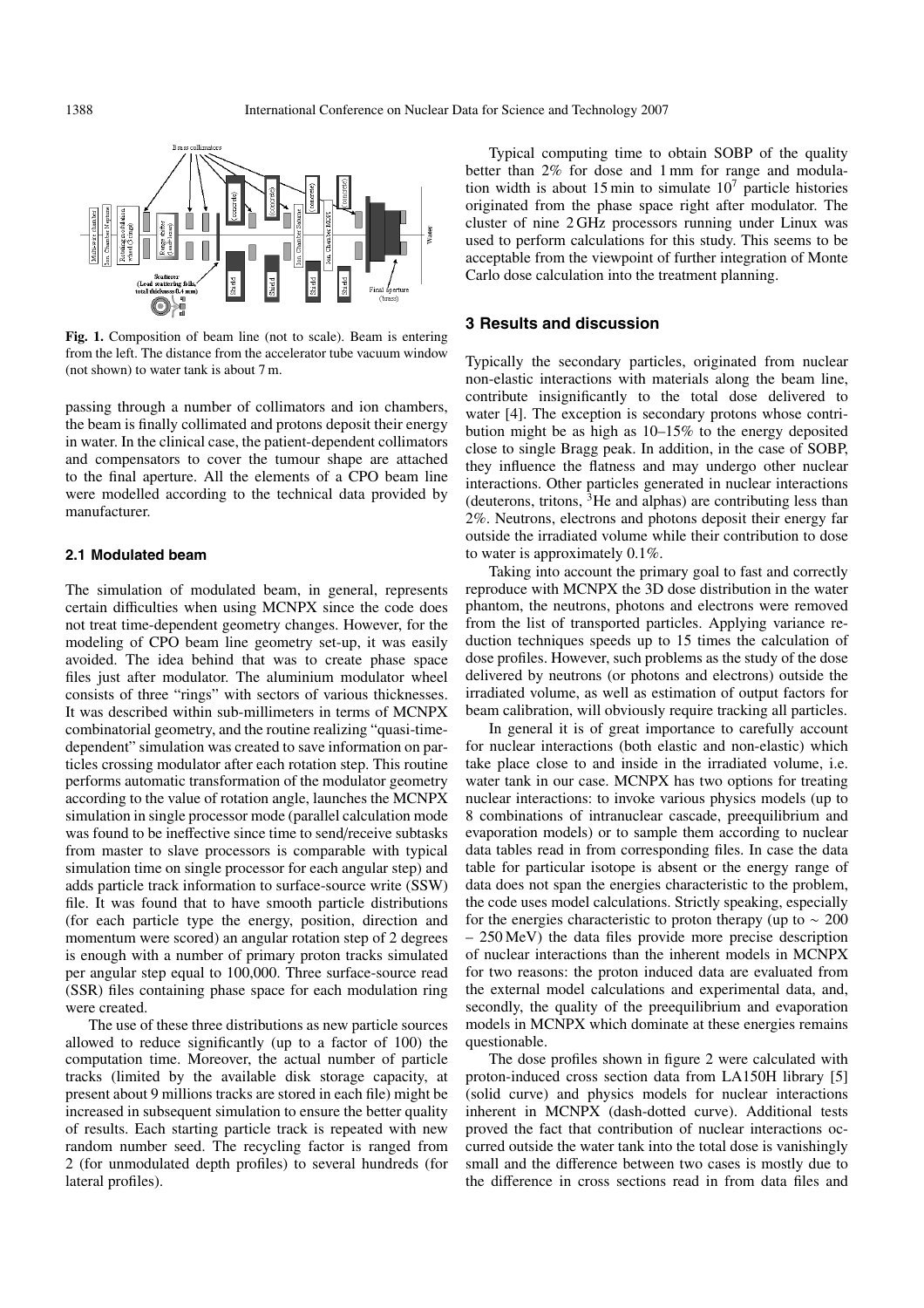

**Fig. 2.** Depth dose distribution for modulated beam calculated with model option, LA150H library, and new data files.



**Fig. 3.** Elastic scattering cross sections of protons by nuclei of 1H. Experimental data are taken from the EXFOR library [http://www.nndc.bnl.gov/exfor3/exfor00.htm].

modelled inside MCNPX for two most important isotopes – hydrogen-1 and oxygen-16 which almost compose the water.

However, the data files, in general, have upper energy limit of 150 MeV which is not enough to fully cover the problem. This resulted in the two new evaluated data files for  $p+$ <sup>1</sup>H and p+16O up to 200 MeV briefly described below.

### **3.1 Protons** + **1H**

Figure 3 shows the comparison of elastic scattering cross sections which are contained in the proton induced data file for H-1 from LA150H library distributed with MCNPX and those which are used by MCNPX models. As it might be seen, the cross section used by MCNPX models is significantly less than the one contained in ENDF/B-VI (LA150H) file [5].

A new evaluation up to 200 MeV on the basis of available experimental data has been performed. The new proton elastic scattering cross section seems to be more accurate. The data were written in ENDF-6 format and subsequently processed by the NJOY99 code [6] to generate data in ACE format acceptable by MCNPX.



**Fig. 4.** Elastic scattering (a) and total non-elastic reaction (b) cross sections of protons by nuclei of <sup>16</sup>O. Experimental data are taken from EXFR [http://www.nndc.bnl.gov/exfor3/exfor00.htm].

#### **3.2 Protons** + **16O**

Elastic scattering cross section and total non-elastic reaction cross sections are shown in figure 4 (a,b).

Elastic scattering cross section up to 150 MeV was taken from ENDF/B-VI file [5] with small adjustment between 40 and 70 MeV; the values between 150 and 200 MeV were calculated with the help of the TALYS [7] code and joined to ENDF/B-VI data.

Non-elastic reaction cross sections were evaluated on the basis of TALYS calculations and experimental data taken from EXFOR compilation.

The new evaluated file contains also the production cross sections and emission spectra for neutrons, protons, deuterons, tritons, He-3, alpha particles and  $\nu$ -rays. Below 150 MeV, the data were taken from the ENDF/B-VI file [5]. Above 150 MeV, the evaluation was performed with the help of the ALICE/ASH code [8]. The description of nuclear level density was obtained on the basis of the generalized superfluid model [9]. The pre-equilibrium alpha-particle emission spectra were calculated with the help of the coalescence pickup model [10] combined with the knock-out model [11]. The multiple pre-equilibrium emission was taken into account. The deuteron, triton and 3He precompound spectra were calculated with the help of the exciton pick-up model from [12]. The